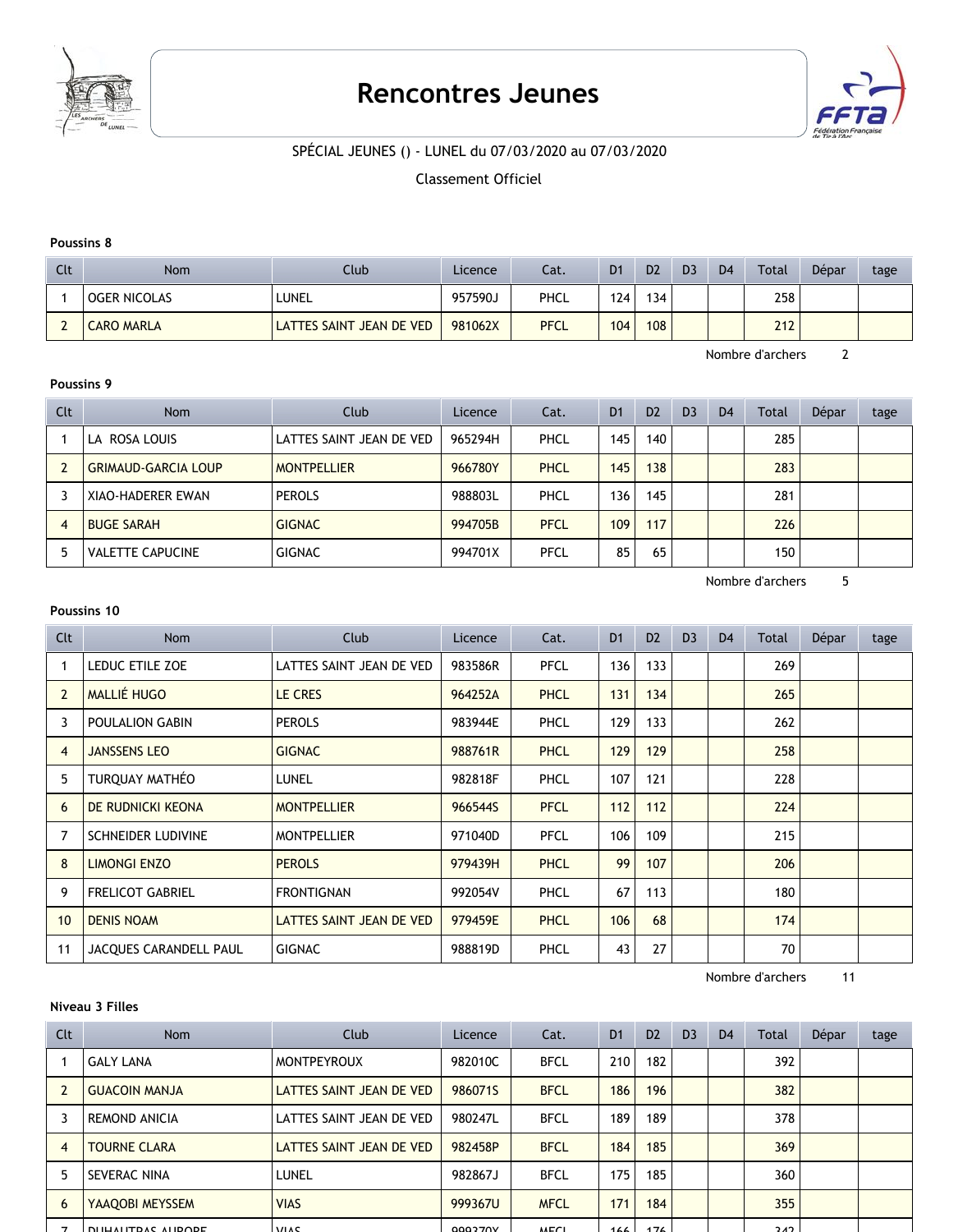| $\sim$ | <b>BENMOUFFOK CHLOÉ</b> | <b>CRES</b><br>ᄂ | 994012Y | <b>MFCL</b> | 106             | 110 |  | 225 |  |
|--------|-------------------------|------------------|---------|-------------|-----------------|-----|--|-----|--|
| 10     | AMIEL LILY ROSE         | <b>SETE</b><br>ᆚ | 976689U | <b>BFCL</b> | $\overline{44}$ | 87  |  | 131 |  |

Nombre d'archers 10

### **Niveau 3 Hommes**

| Clt            | <b>Nom</b>               | Club                     | Licence | Cat.        | D <sub>1</sub> | D <sub>2</sub> | D <sub>3</sub> | D <sub>4</sub> | Total | Dépar | tage |
|----------------|--------------------------|--------------------------|---------|-------------|----------------|----------------|----------------|----------------|-------|-------|------|
| -1             | <b>NGUYEN LOAN</b>       | LATTES SAINT JEAN DE VED | 957871P | <b>BHCL</b> | 215            | 227            |                |                | 442   |       |      |
| $\overline{2}$ | <b>TAZEROUALTI CHADI</b> | <b>MONTPELLIER</b>       | 996020F | <b>CHCL</b> | 220            | 205            |                |                | 425   |       |      |
| 3              | <b>BELZ MAXENCE</b>      | <b>MONTPEYROUX</b>       | 982835Z | <b>MHCL</b> | 198            | 203            |                |                | 401   |       |      |
| $\overline{4}$ | <b>FAVIER-KHAN TIAGO</b> | <b>MONTPELLIER</b>       | 989846V | <b>CHCL</b> | 192            | 204            |                |                | 396   |       |      |
| 5              | PINSKER TOM              | <b>SETE</b>              | 990489U | <b>MHCL</b> | 185            | 189            |                |                | 374   |       |      |
| 6              | <b>GUYONNE LORENZO</b>   | <b>AGDE</b>              | 978582B | <b>BHCL</b> | 183            | 189            |                |                | 372   |       |      |
| $\overline{7}$ | <b>GAGNOL ALEXANDRE</b>  | <b>GIGNAC</b>            | 988858W | <b>CHCL</b> | 183            | 179            |                |                | 362   |       |      |
| 8              | <b>SICARD LEOPOLD</b>    | <b>LUNEL</b>             | 996201C | <b>BHCL</b> | 190            | 170            |                |                | 360   |       |      |
| 9              | ELKHOUDRI ZYAD           | <b>VIAS</b>              | 968446J | <b>BHCL</b> | 176            | 173            |                |                | 349   |       |      |
| 10             | <b>JMILI RAYAN</b>       | LATTES SAINT JEAN DE VED | 986051V | <b>BHCL</b> | 169            | 177            |                |                | 346   |       |      |
| 11             | <b>LEROY THEOPHILE</b>   | LE CRES                  | 986365L | <b>BHCL</b> | 170            | 170            |                |                | 340   |       |      |
| 12             | SONNET JOHAN             | <b>LE CRES</b>           | 998714J | <b>MHCL</b> | 158            | 172            |                |                | 330   |       |      |
| 13             | AYME BENJAMIN            | LATTES SAINT JEAN DE VED | 988995V | <b>BHCL</b> | 162            | 167            |                |                | 329   |       |      |
| 14             | EL MASAOUDI WALID        | <b>LUNEL</b>             | 968776T | <b>MHCL</b> | 166            | 162            |                |                | 328   |       |      |
| 15             | PINSKER VINCENT          | <b>SETE</b>              | 990498D | <b>BHCL</b> | 161            | 166            |                |                | 327   |       |      |
| 16             | <b>GARCIA NICOLAS</b>    | <b>LUNEL</b>             | 982901W | <b>BHCL</b> | 125            | 135            |                |                | 260   |       |      |

Nombre d'archers 16

# **Niveau 2 Filles**

| Clt | Nom                     | Club <sup>-</sup>  | Licence | Cat.        | D <sub>1</sub> | D <sub>2</sub> | D <sub>3</sub> | D <sub>4</sub> | Total | Dépar | tage |
|-----|-------------------------|--------------------|---------|-------------|----------------|----------------|----------------|----------------|-------|-------|------|
|     | <b>GUILBAULT AMBRE</b>  | le Cres            | 948960D | <b>MFCL</b> | 143            | 163            |                |                | 306   |       |      |
|     | <b>SCHNEIDER ALBANE</b> | <b>MONTPELLIER</b> | 971038B | <b>BFCL</b> | 126            | 157            |                |                | 283   |       |      |

Nombre d'archers 2

# **Niveau 2 Hommes**

| Clt            | <b>Nom</b>                    | <b>Club</b>              | Licence | Cat.        | D <sub>1</sub> | D <sub>2</sub> | D <sub>3</sub> | D <sub>4</sub> | Total | Dépar | tage |
|----------------|-------------------------------|--------------------------|---------|-------------|----------------|----------------|----------------|----------------|-------|-------|------|
|                | THIONGTOYE JULIEN             | <b>MONTPELLIER</b>       | 996025L | <b>CHCL</b> | 210            | 217            |                |                | 427   |       |      |
| $\overline{2}$ | <b>VISIER THOMAS</b>          | LE CRES                  | 990464S | <b>CHCL</b> | 212            | 201            |                |                | 413   |       |      |
| 3              | <b>TRABUCHET JULES</b>        | LATTES SAINT JEAN DE VED | 979458D | <b>BHCL</b> | 205            | 201            |                |                | 406   |       |      |
| 4              | <b>MARTINEZ HUGO</b>          | <b>BEZIERS</b>           | 974459V | <b>BHCL</b> | 198            | 201            |                |                | 399   |       |      |
| 5              | DEVALS GASPARD                | <b>FRONTIGNAN</b>        | 958947J | <b>BHCL</b> | 191            | 206            |                |                | 397   |       |      |
| 6              | <b>PASTORE TOM</b>            | <b>LUNEL</b>             | 986218B | <b>CHCL</b> | 202            | 193            |                |                | 395   |       |      |
| 7              | LOPEZ GRIPPAUDO TIAGO         | <b>FRONTIGNAN</b>        | 989142E | <b>MHCL</b> | 181            | 192            |                |                | 373   |       |      |
| 8              | <b>PAULET-TROUSSAIL SACHA</b> | LE CRES                  | 970418C | <b>MHCL</b> | 178            | 189            |                |                | 367   |       |      |
| 9              | MORETTO MALCOM                | <b>AGDE</b>              | 951049Z | <b>MHCL</b> | 181            | 167            |                |                | 348   |       |      |
| 10             | <b>COURVILLE SIVANN</b>       | <b>BEZIERS</b>           | 935434B | <b>BHCL</b> | 189            | 157            |                |                | 346   |       |      |
| 11             | PIORKOWSKI QUENTIN            | LATTES SAINT JEAN DE VED | 967590D | <b>MHCL</b> | 175            | 169            |                |                | 344   |       |      |
| 12             | <b>FRICOT EVAN</b>            | LATTES SAINT JEAN DE VED | 922480W | <b>BHCL</b> | 148            | 174            |                |                | 322   |       |      |